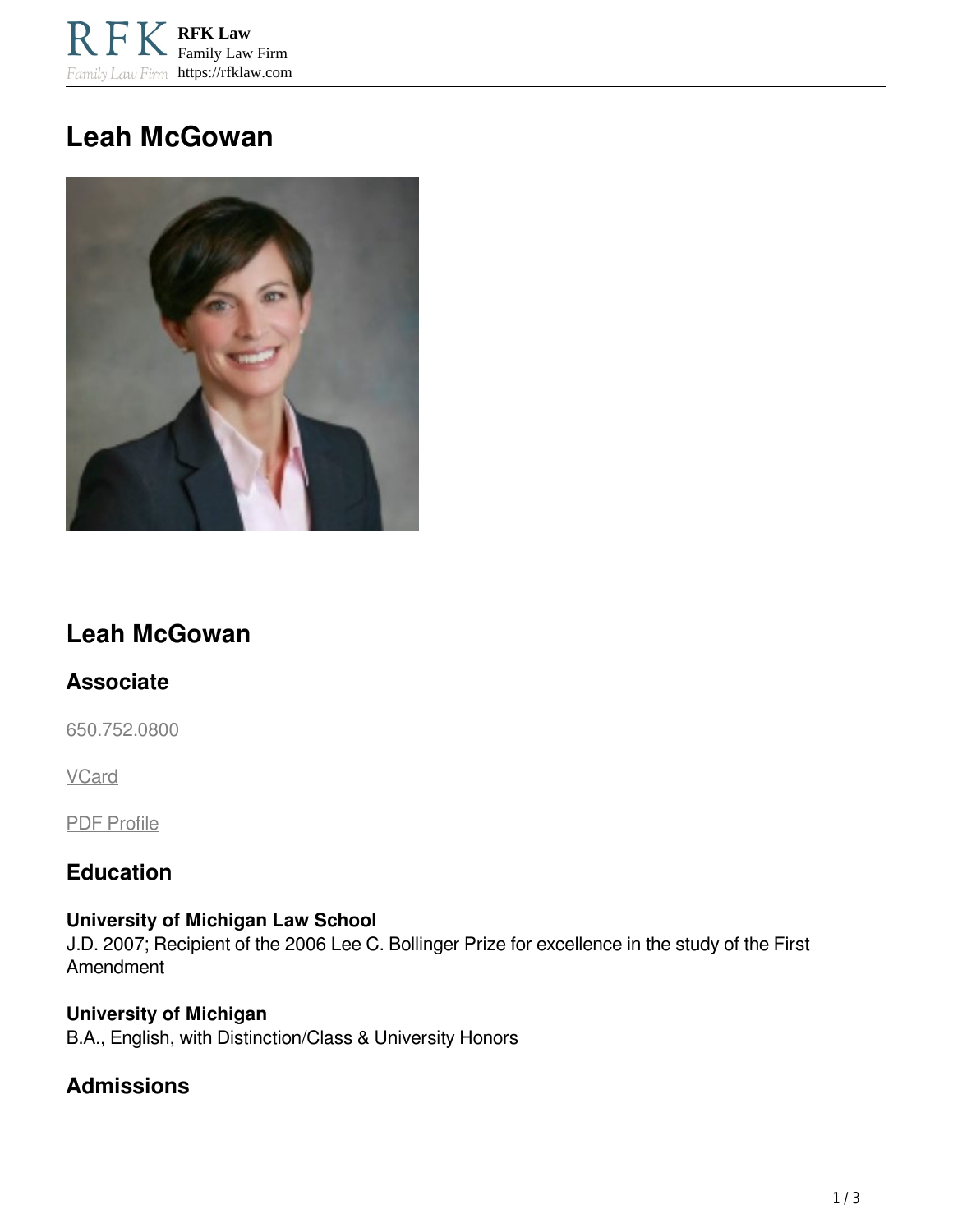California, 2015 Illinois, 2007 (inactive)

## **Recognition**

Northern California Rising Stars (2020)

## **Professional Experience**

- Law Clerk to Magistrate Judge Howard R. Lloyd, U.S. District Court for the Northern District of California (*2012-2013)*
- Law Clerk to Magistrate Judge Debra Freeman, U.S. District Court for the Southern District of New York *(2011-2012)*
- Adjunct Assistant Professor, Benjamin N. Cardozo School of Law *(2011-2012)*

## **Professional Activities**

- San Mateo County Bar Association
- Santa Clara County Bar Association

Experienced in litigation, mediation and negotiation services for all family law matters, Leah McGowan offers guidance, support and advocacy to people during transitions in their lives. She uses her comprehensive foundation in litigation to put people in a position where they can reach resolutions that work best for their families.

Leah manages her clients' cases by first identifying their unique needs and goals. She offers clients a realistic view of the process and challenges ahead, as well as proactive and customized ways to address those issues.

Family law affects people in fundamental and personal ways, so I feel privileged when people entrust me with their cases. I partner with clients to help them realize their agency and take their cases where they want them to go.

Leah's interest in family law began with her work at the University of Michigan Law School's Child Advocacy Law Clinic, where she served as a student attorney. After graduating from law school, she worked as a litigation associate at the Chicago office of Wildman, Harrold, Allen & Dixon LLP (now Locke Lord), where she represented corporations in complex commercial litigation. She then clerked